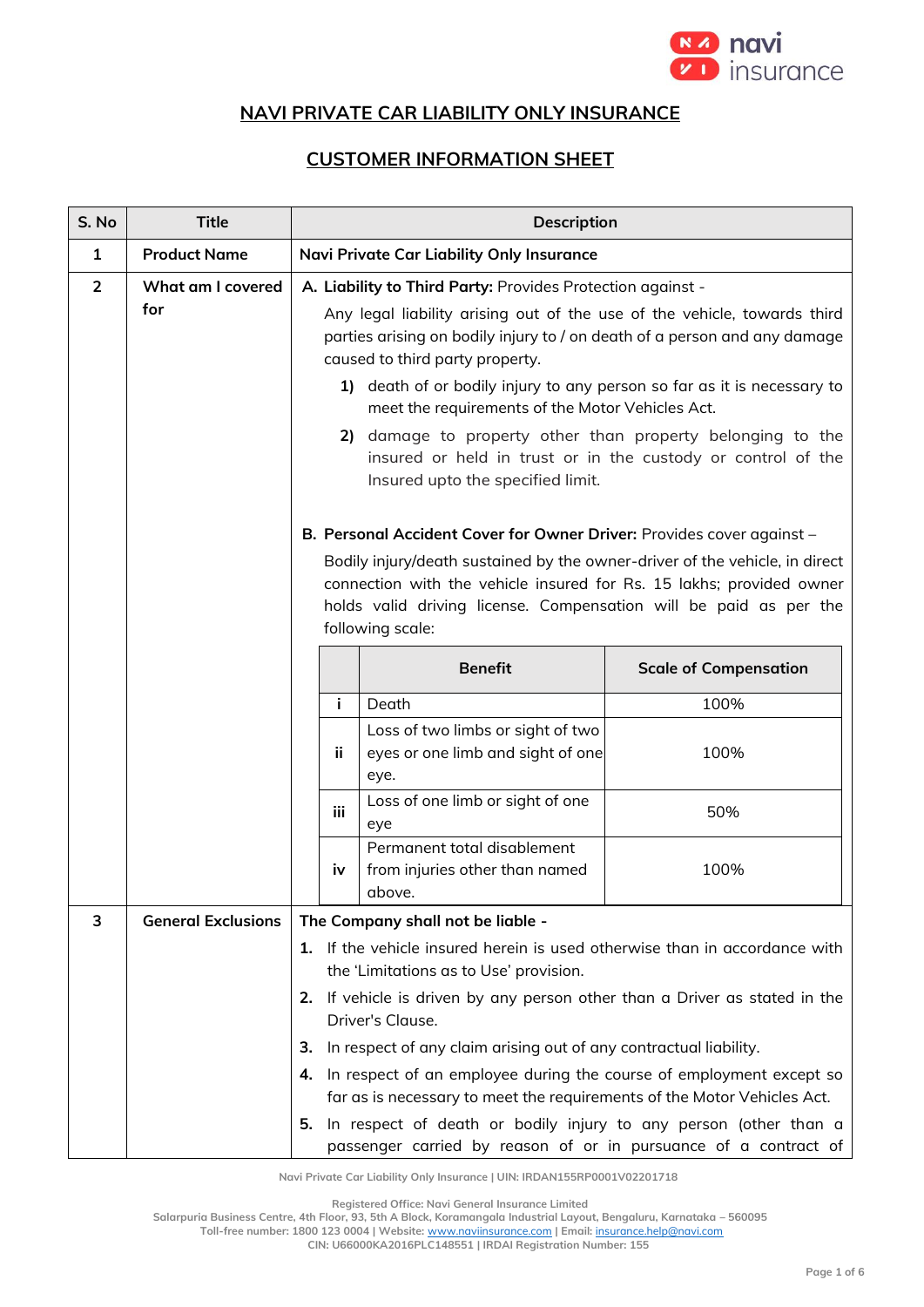

| 4 | Renewal<br><b>Conditions</b> | employment) except so far as is necessary to meet the requirements of<br>the Motor Vehicles Act.<br>War, Invasion, the Act of foreign enemies, hostilities or warlike<br>6.<br>operations (whether before or after declaration of war), Civil War,<br>Mutiny, Rebellion Military or usurped power, nuclear weapons material.<br>(Note: The above is a partial listing of the policy exclusions. Please refer<br>to the policy document for the full listing)<br>The Policy can be renewed on or before the end of the Policy Period subject to<br>realization of renewal premium. However, we shall not be bound to give notice<br>that such renewal is due. Also, we may exercise option of not renewing the<br>policy on grounds of fraud, misrepresentation, non-cooperation, moral hazard<br>or suppression of any material fact either at the time of taking the Policy or<br>any time during the currency of the policy. Policy coverage, premium, and<br>terms and conditions of the policy may change on renewal.                                                                                                                                                                                                                                                                                                                                                                                                                                                                                                                                                                                                                                                                                                                           |
|---|------------------------------|-----------------------------------------------------------------------------------------------------------------------------------------------------------------------------------------------------------------------------------------------------------------------------------------------------------------------------------------------------------------------------------------------------------------------------------------------------------------------------------------------------------------------------------------------------------------------------------------------------------------------------------------------------------------------------------------------------------------------------------------------------------------------------------------------------------------------------------------------------------------------------------------------------------------------------------------------------------------------------------------------------------------------------------------------------------------------------------------------------------------------------------------------------------------------------------------------------------------------------------------------------------------------------------------------------------------------------------------------------------------------------------------------------------------------------------------------------------------------------------------------------------------------------------------------------------------------------------------------------------------------------------------------------------------------------------------------------------------------------------------------------|
| 5 | Cancellation                 | Cancellation by Insured - Policy/certificate can be cancelled at any time by<br>giving 15 days' prior written notice to Insurer. Refund of premium shall be<br>computed in accordance with company's short period rate for the period<br>the Policy has been in force provided no claim has occurred up to the date<br>of cancellation. Proof of insurance of vehicle elsewhere must be provided to<br>us.<br>Cancellation by Insurer - The Company may cancel the policy by sending<br>fifteen days' notice by recorded delivery to the insured at insured's last<br>known address on the grounds of misrepresentation, fraud, non-disclosure<br>of material facts or non-cooperation. In the event of cancellation of this<br>Policy on grounds of misrepresentation, fraud, non-disclosure of material<br>facts, the policy shall stand cancelled ab-initio and there will be no refund<br>of premium. In the event the policy is cancelled on the grounds of non-<br>cooperation of the insured then the premium shall be computed in<br>accordance with company's short period rate for the period the Policy has<br>been in force provided no claim has occurred up to the date of cancellation.<br>Under any of the above cancellations, in the event a claim has occurred in<br>which case there shall be no refund of premium.<br>Return of the premium by the Company will be subject to retention of the<br>minimum premium of Rs. 100/- (or Rs. 25/- in respect of vehicles specifically<br>designed/modified for use by blind/handicapped/ mentally challenged<br>persons). Where the ownership of the vehicle is transferred, the Policy<br>cannot be cancelled unless evidence that the vehicle is insured elsewhere is<br>produced. |

**Registered Office: Navi General Insurance Limited**

**Salarpuria Business Centre, 4th Floor, 93, 5th A Block, Koramangala Industrial Layout, Bengaluru, Karnataka – 560095**

**Toll-free number: 1800 123 0004 | Website:** [www.naviinsurance.com](http://www.naviinsurance.com/) **| Email:** [insurance.help@navi.com](mailto:insurance.help@navi.com)

**CIN: U66000KA2016PLC148551 | IRDAI Registration Number: 155**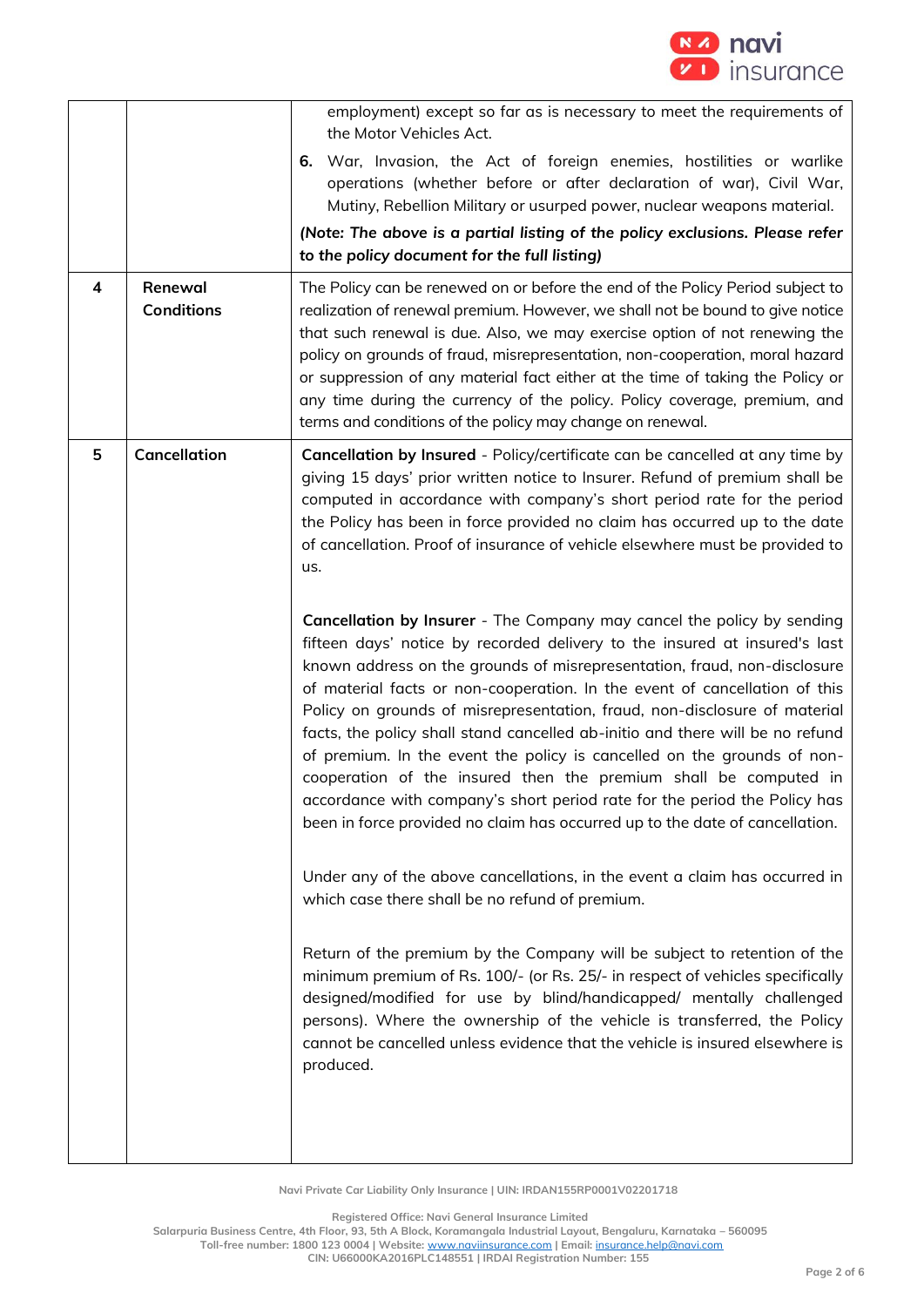

| <b>PERIOD</b>                                                                                                                                                                                                                                                                                                                                                                                                                                                                                                                                                                                                                                                                                                                                                                                                                        | % of Annual<br><b>Premium Rate</b> |  |
|--------------------------------------------------------------------------------------------------------------------------------------------------------------------------------------------------------------------------------------------------------------------------------------------------------------------------------------------------------------------------------------------------------------------------------------------------------------------------------------------------------------------------------------------------------------------------------------------------------------------------------------------------------------------------------------------------------------------------------------------------------------------------------------------------------------------------------------|------------------------------------|--|
| Not exceeding 1 month                                                                                                                                                                                                                                                                                                                                                                                                                                                                                                                                                                                                                                                                                                                                                                                                                | 20%                                |  |
| Exceeding 1 month but not exceeding 2 months                                                                                                                                                                                                                                                                                                                                                                                                                                                                                                                                                                                                                                                                                                                                                                                         | 30%                                |  |
| Exceeding 2 months but not exceeding 3 months                                                                                                                                                                                                                                                                                                                                                                                                                                                                                                                                                                                                                                                                                                                                                                                        | 40%                                |  |
| Exceeding 3 months but not exceeding 4 months                                                                                                                                                                                                                                                                                                                                                                                                                                                                                                                                                                                                                                                                                                                                                                                        | 50%                                |  |
| Exceeding 4 months but not exceeding 5 months                                                                                                                                                                                                                                                                                                                                                                                                                                                                                                                                                                                                                                                                                                                                                                                        | 60%                                |  |
| Exceeding 5 months but not exceeding 6 months                                                                                                                                                                                                                                                                                                                                                                                                                                                                                                                                                                                                                                                                                                                                                                                        | 70%                                |  |
| Exceeding 6 months but not exceeding 7 months                                                                                                                                                                                                                                                                                                                                                                                                                                                                                                                                                                                                                                                                                                                                                                                        | 80%                                |  |
| Exceeding 7 months but not exceeding 8 months                                                                                                                                                                                                                                                                                                                                                                                                                                                                                                                                                                                                                                                                                                                                                                                        | 90%                                |  |
| Exceeding 8 months                                                                                                                                                                                                                                                                                                                                                                                                                                                                                                                                                                                                                                                                                                                                                                                                                   | <b>Full annual</b><br>premium/rate |  |
| By sending an E Mail to insurance.help@navi.com OR<br>$\bullet$<br>For Senior Citizens, we have a special cell and Our Senior Citizen<br>$\bullet$<br>customers can email us at seniorcare@navi.com for priority resolution<br>Through Customer Portal on website www.naviinsurance.com OR<br>$\bullet$<br>Using Mobile App OR<br>$\bullet$<br>Directly walk into branch<br>For Liability cases: Claim payment will be settled as awarded by court or as<br>agreed between the Company and Third Party.<br>Personal Accident: Claims will be settled post receipt of necessary<br>documents as per table of benefits.<br>We will require following documents to process your claim. You may<br>provide the same to enable us to promptly settle your claim.<br><b>Documentation for Liability claims</b><br>Policy Copy<br>$\bullet$ |                                    |  |

**Registered Office: Navi General Insurance Limited**

**Salarpuria Business Centre, 4th Floor, 93, 5th A Block, Koramangala Industrial Layout, Bengaluru, Karnataka – 560095**

**Toll-free number: 1800 123 0004 | Website:** [www.naviinsurance.com](http://www.naviinsurance.com/) **| Email:** [insurance.help@navi.com](mailto:insurance.help@navi.com)

**CIN: U66000KA2016PLC148551 | IRDAI Registration Number: 155**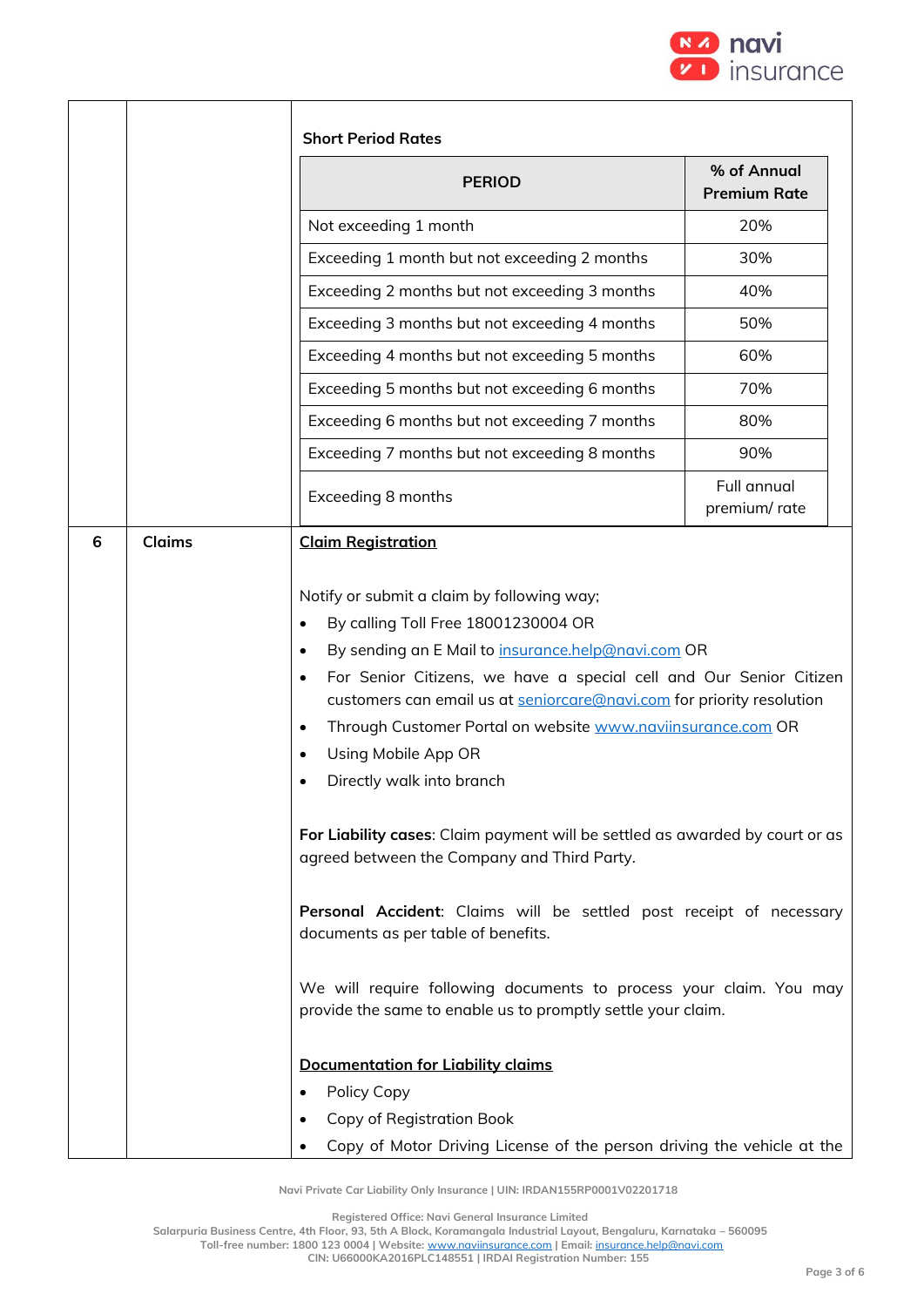

|   |                         | time of accident                                                                                            |  |
|---|-------------------------|-------------------------------------------------------------------------------------------------------------|--|
|   |                         | Police Panchanama /FIR<br>$\bullet$                                                                         |  |
|   |                         |                                                                                                             |  |
|   |                         | <b>Documents for Personal Accident Claims</b>                                                               |  |
|   |                         | Policy copy<br>$\bullet$                                                                                    |  |
|   |                         | Certificate of from government hospital doctor confirming the nature<br>and degree of disability            |  |
|   |                         | Discharge summary of the treating hospital clearly indicating the<br>$\bullet$<br>Hospital Registration No. |  |
|   |                         | Diagnostic reports<br>$\bullet$                                                                             |  |
|   |                         | FIR / Panchanama- (if Notified to Police) Attested or Original<br>$\bullet$                                 |  |
|   |                         | Final Police Report- (if applicable)<br>$\bullet$                                                           |  |
|   |                         | Death Certificate*<br>$\bullet$                                                                             |  |
|   |                         | Post Mortem report*<br>$\bullet$                                                                            |  |
|   |                         | Legal Heir certificate /nominee certificate*                                                                |  |
|   |                         |                                                                                                             |  |
|   |                         | (Marked with * are required only in death claims)                                                           |  |
|   |                         | The list of documents furnished herein below is illustrative but not                                        |  |
|   |                         | exhaustive. We may request you to provide more documents depending                                          |  |
|   |                         | upon the nature of loss and circumstances.                                                                  |  |
| 7 | <b>Policy Servicing</b> | a. Call Us: Toll Free 1800 123 0004                                                                         |  |
|   |                         | b. Email: insurance.help@navi.com                                                                           |  |
|   |                         | Email for Senior Citizens- seniorcare@navi.com                                                              |  |
|   |                         | c. Visit our website: https://www.naviinsurance.com/service/                                                |  |
|   |                         | d. Walk in for assistance                                                                                   |  |
|   |                         | e. Dispatch your letters to us at -                                                                         |  |
|   |                         | Corporate Office: Navi General Insurance Limited                                                            |  |
|   |                         | Salarpuria Business Centre, 4th B Cross Road, 5th Block, Koramangala                                        |  |
|   |                         | Industrial Layout, Bengaluru, Karnataka - 560095                                                            |  |
|   |                         | f. Escalation -                                                                                             |  |
|   |                         | First Escalation - Contact Customer Experience Team at -                                                    |  |
|   |                         | Manager.CustomerExperience@navi.com                                                                         |  |
|   |                         | Second Escalation - Email to Head Customer Experience and                                                   |  |
|   |                         | Grievance Redressal Officer at -                                                                            |  |
|   |                         | Head.CustomerExperience@navi.com                                                                            |  |

**Registered Office: Navi General Insurance Limited**

**Salarpuria Business Centre, 4th Floor, 93, 5th A Block, Koramangala Industrial Layout, Bengaluru, Karnataka – 560095 Toll-free number: 1800 123 0004 | Website:** [www.naviinsurance.com](http://www.naviinsurance.com/) **| Email:** [insurance.help@navi.com](mailto:insurance.help@navi.com) **CIN: U66000KA2016PLC148551 | IRDAI Registration Number: 155**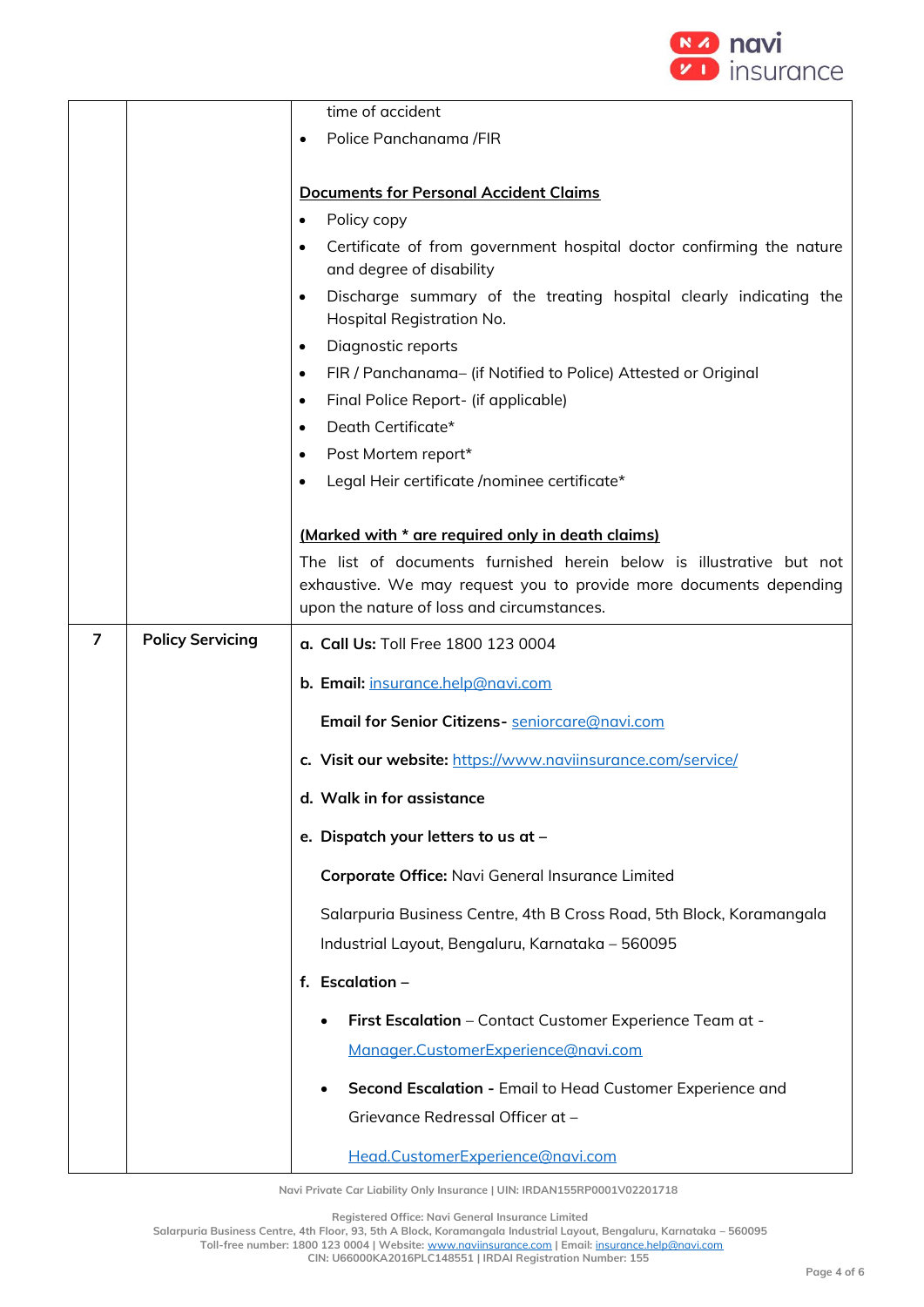

| Grievances /<br><b>Complaints</b> | follows: | If You have a grievance about any matter relating to the Policy, or Our<br>decision on any matter, or the claim, You can address Your grievance as                                                                                                                                                                                                                                                                                                                                                                          |
|-----------------------------------|----------|-----------------------------------------------------------------------------------------------------------------------------------------------------------------------------------------------------------------------------------------------------------------------------------------------------------------------------------------------------------------------------------------------------------------------------------------------------------------------------------------------------------------------------|
|                                   |          | 1. Our Grievance Redressal Officer                                                                                                                                                                                                                                                                                                                                                                                                                                                                                          |
|                                   |          | You can send Your grievance in writing by post or email to Our<br>Grievance Redressal Officer at the following address:                                                                                                                                                                                                                                                                                                                                                                                                     |
|                                   |          | Navi General Insurance Limited                                                                                                                                                                                                                                                                                                                                                                                                                                                                                              |
|                                   |          | (formerly known as DHFL General Insurance Limited)                                                                                                                                                                                                                                                                                                                                                                                                                                                                          |
|                                   |          | Corporate Office: Salarpuria Business Centre, 4th B Cross Road,<br>5th Block, Koramangala Industrial Layout, Bengaluru, Karnataka -<br>560095                                                                                                                                                                                                                                                                                                                                                                               |
|                                   |          | E-mail: gro@navi.com                                                                                                                                                                                                                                                                                                                                                                                                                                                                                                        |
|                                   |          | Toll free: 1800 123 0004                                                                                                                                                                                                                                                                                                                                                                                                                                                                                                    |
|                                   |          | 2. Consumer Affairs Department of IRDAI                                                                                                                                                                                                                                                                                                                                                                                                                                                                                     |
|                                   | α.       | In case it is not resolved within 15 days or if You are unhappy with<br>the resolution You can approach the Grievance Redressal Cell of<br>the Consumer Affairs Department of IRDAI by calling Toll Free<br>Number 155255 (or) 1800 4254 732 or sending an e-mail to<br>complaints@irdai.gov.in. You can also make use of IRDAI's online<br>portal - Integrated Grievance Management System (IGMS) by<br>registering Your complaint at igms.irda.gov.in.                                                                    |
|                                   |          | b. You can send a letter to IRDAI with Your complaint on a Complaint<br>Registration Form available by clicking here. You must fill and<br>send the Complaint Registration Form along with any documents<br>by post or courier to General Manager, Insurance Regulatory and<br>Development Authority of India                                                                                                                                                                                                               |
|                                   |          | (IRDAI), Consumer Affairs Department - Grievance Redressal Cell,<br>Sy.No.115/1, Financial District, Nanakramguda, Gachibowli,<br>Hyderabad - 500032.                                                                                                                                                                                                                                                                                                                                                                       |
|                                   | $C_{1}$  | You can visit the portal http://www.policyholder.gov.in for more<br>details.                                                                                                                                                                                                                                                                                                                                                                                                                                                |
|                                   |          | 3. Insurance Ombudsman                                                                                                                                                                                                                                                                                                                                                                                                                                                                                                      |
|                                   |          | You can approach the Insurance Ombudsman depending on the<br>nature of grievance and financial implication, if any. Information<br>about Insurance Ombudsmen, their jurisdiction and powers is<br>available on the website of the Insurance Regulatory and<br>Development Authority of India (IRDAI) at www.irdai.gov.in, or of<br>the General Insurance Council at<br>www.generalinsurancecouncil.org.in, the Consumer Education<br>Website of the IRDAI at http://www.policyholder.gov.in, or from<br>any of Our Offices. |

**Registered Office: Navi General Insurance Limited**

**Salarpuria Business Centre, 4th Floor, 93, 5th A Block, Koramangala Industrial Layout, Bengaluru, Karnataka – 560095**

**Toll-free number: 1800 123 0004 | Website:** [www.naviinsurance.com](http://www.naviinsurance.com/) **| Email:** [insurance.help@navi.com](mailto:insurance.help@navi.com) **CIN: U66000KA2016PLC148551 | IRDAI Registration Number: 155**